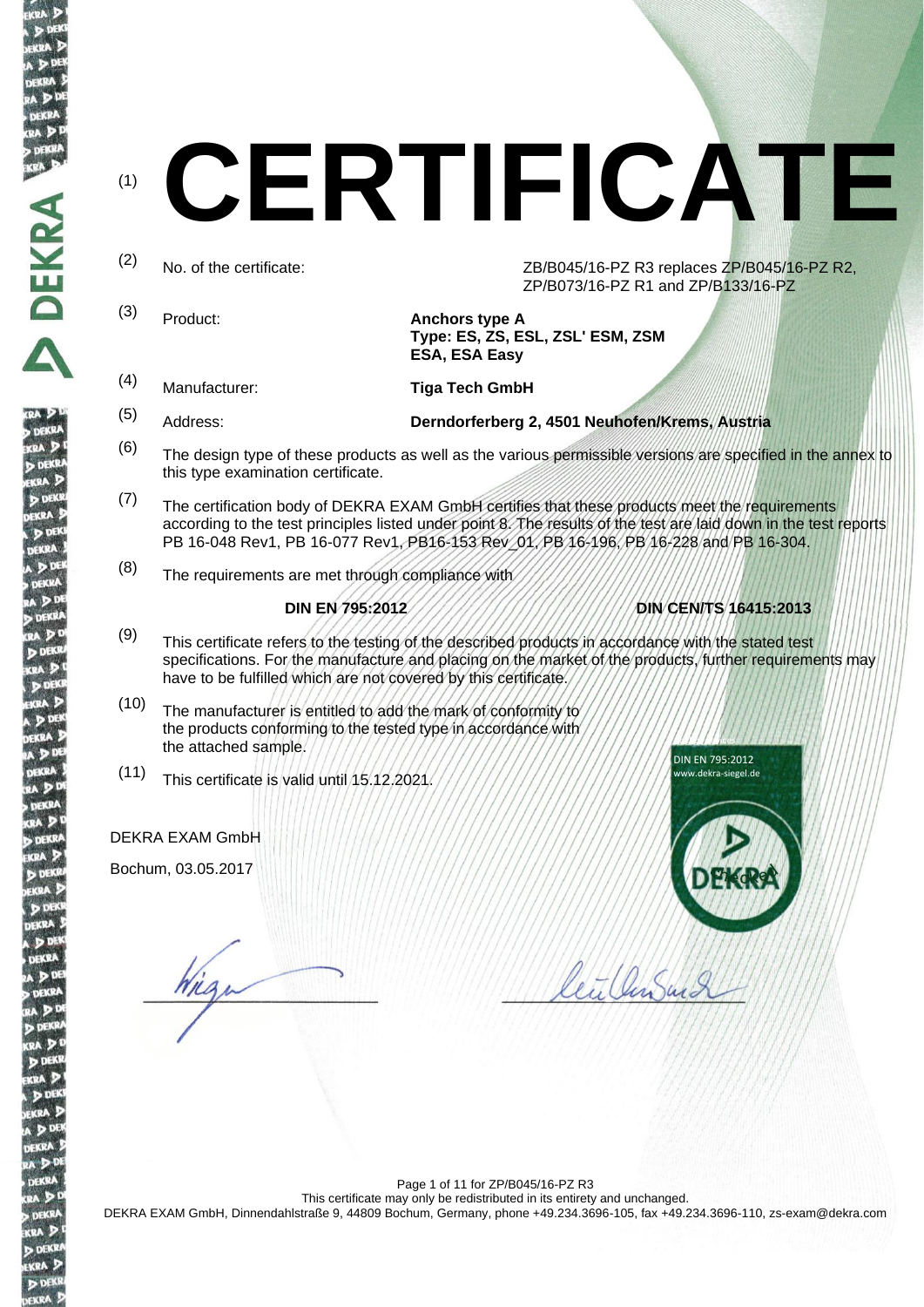| (12) | Attachment to the |
|------|-------------------|
|------|-------------------|

- (13) **Certificate ZP/B045/16-PZ R3**
- $(14)$  14.1 Object and type **Anchors type A**

| Type: | ES              | 300-800     | B/B-S/H/HD-SD/S/S-KP/B-KA |
|-------|-----------------|-------------|---------------------------|
|       | ΖS              | 300-800     | B/B-S/H/HD-SD/S/S-KP/B-KA |
|       | <b>ESL</b>      | 300-800     | $B/B-S/H/HD-B/S/S-KP/T$   |
|       | <b>ZSL</b>      | 300-800     | $B/B-S/H/HD-B/S/S-KP/T$   |
|       | <b>ESM</b>      | 300-800 III | $B/B-S/HD-B/H$            |
|       | <b>ZSM</b>      | 300-800 III | $B/B-S/HD-B/H$            |
|       | <b>ES</b>       | 300-800 III | $B/B-S/HD-B$              |
|       | <b>ZS</b>       | 300-800 III | $B/B-S/HD-B$              |
|       | ES              | 300-800 II  | $B/B-S$                   |
|       | <b>ZS</b>       | 300-800 II  | $B/B-S$                   |
|       | <b>ZS</b>       | 300-800 l   | $B/B-S/H$                 |
|       | <b>ZS</b>       | 300-800     | B-KA                      |
|       | <b>ESA</b>      | 300-800 III | $B/B-S$                   |
|       | <b>ESA Easy</b> | 300-800 III | $B/B-S$                   |
|       |                 |             |                           |

### 14.2 Description

The anchors are used as single anchorage points to secure a maximum of three persons against falling. They are mounted on concrete, steel or wooden bases, depending on the type of support. The supports are 300 mm to 800 mm long. An eyelet is secured to the upper end of the prop or alternatively screwed on rotatably. (Fig. 1) Alternatively, a ring nut (M16 according to DIN EN 582) is securely screwed to the upper end of the support.

The user can secure himself to this with the PPE he is carrying against falling. The Anchors are designed for loading in all directions parallel to the roof surface.



Fig. 1: Strap, type: TS strap

The different anchor variants are described below.

All anchors can be mounted thermally separated by means of plastic plates.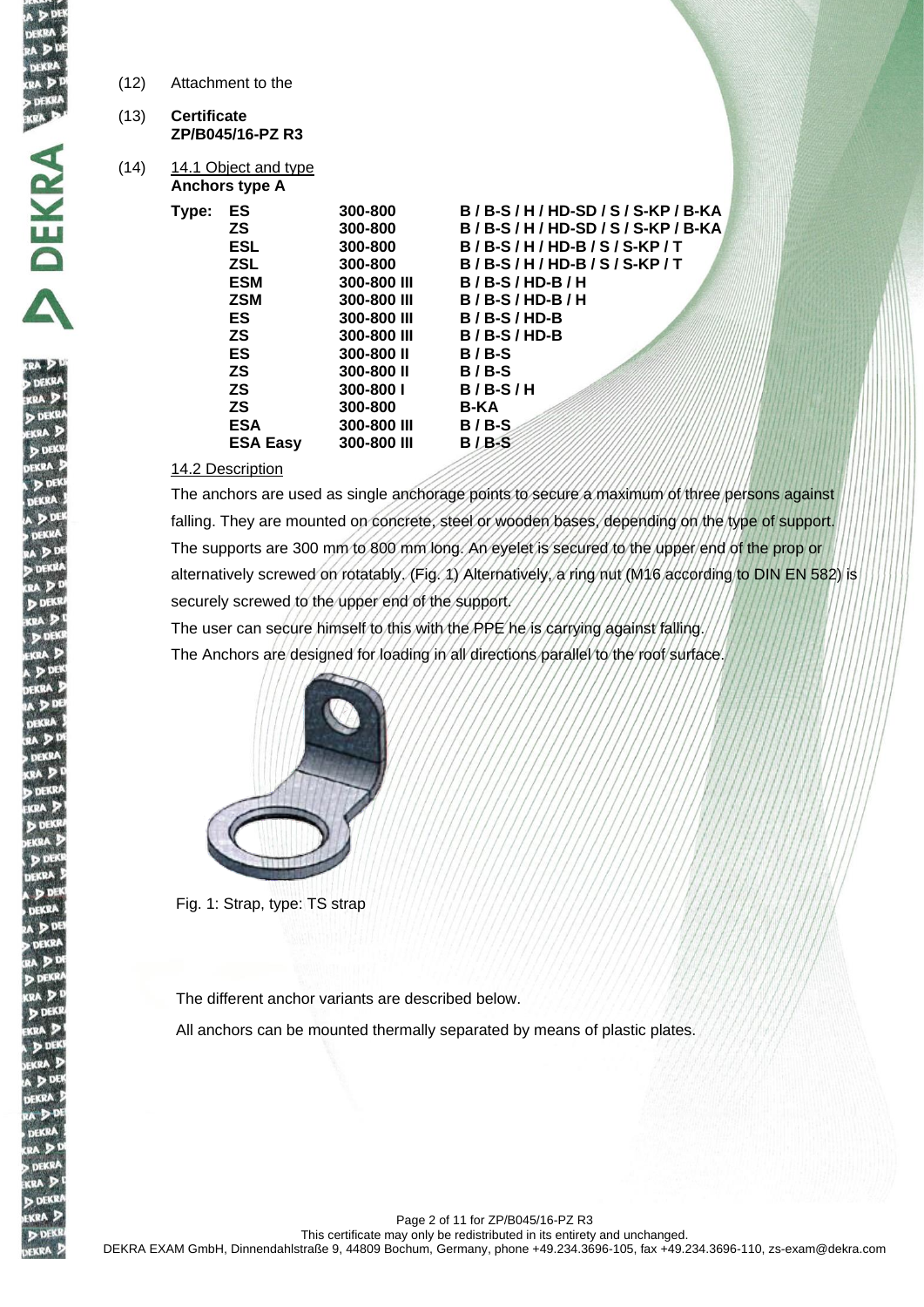

Fig. 2: Anchors, type: ES 300-800 B / B-S / H / HD-SD / S / S-KP / B-KA

Support: tube, Ø 40 mm

**NDEKRA SE** 

 $\sum$ 

DEKRA KRA D **D** DEKR **KRA**<sub>2</sub> **DEKI** 

- Support height: 300 mm to 800 mm
- Base plate: 205 mm x 205 mm x 5 mm
- Fixing substrate: steel, concrete, OSB board 18 mm, multi-layer board 19 mm, wooden rafters, wooden boarding 24 mm
- Concrete fixing element: 4 x 8 mm concrete screw or 4 x 10 mm concrete anchor
- Fixing element OSB board 18 mm: 20 x wood screws 6 mm x 40 mm or 6 mm x 60 mm
- Fastening element wood rafters: wood screws 2 pcs. 8 mm., 160 mm
- Fixing element wood formwork 24 mm:  $20$  x wood screws 6 mm  $\times$  40 mm/or 6 mm  $\times$  60 mm
- Bore diameter of the base plate: Ø 14 mm



Fig. 3: Anchors, type: ZS 300-800 B / B-S / H / HD-SD / S / S-KP/ B - KA

- Support: round steel, Ø 16 mm
- Support height: 300 mm to 800 mm
- Base plate: 205 mm x 205 mm x 5 mm
- Fixing substrate: steel, concrete, OSB board 18 mm, multi-layer board 19 mm, wooden boarding 24 mm
- Concrete fixing element: 4 x 8 mm concrete screw or 4 x 10 mm concrete anchor
- Fixing element OSB board 18 mm: 20 x wood screws 6 mm x 40 mm or 6 mm x 60 mm
- Fixing element multi-layer board 19 mm: 20 x wood screws 6 mm x 40 mm or 6 mm x 60 mm
- Fixing element wood formwork 24 mm: 20 x wood screws 6 mm x 40 mm or 6 mm x 60 mm
- Bore diameter of the base plate: Ø 14 mm

Page 3 of 11 for ZP/B045/16-PZ R3

This certificate may only be redistributed in its entirety and unchanged.

DEKRA EXAM GmbH, Dinnendahlstraße 9, 44809 Bochum, Germany, phone +49.234.3696-105, fax +49.234.3696-110, zs-exam@dekra.com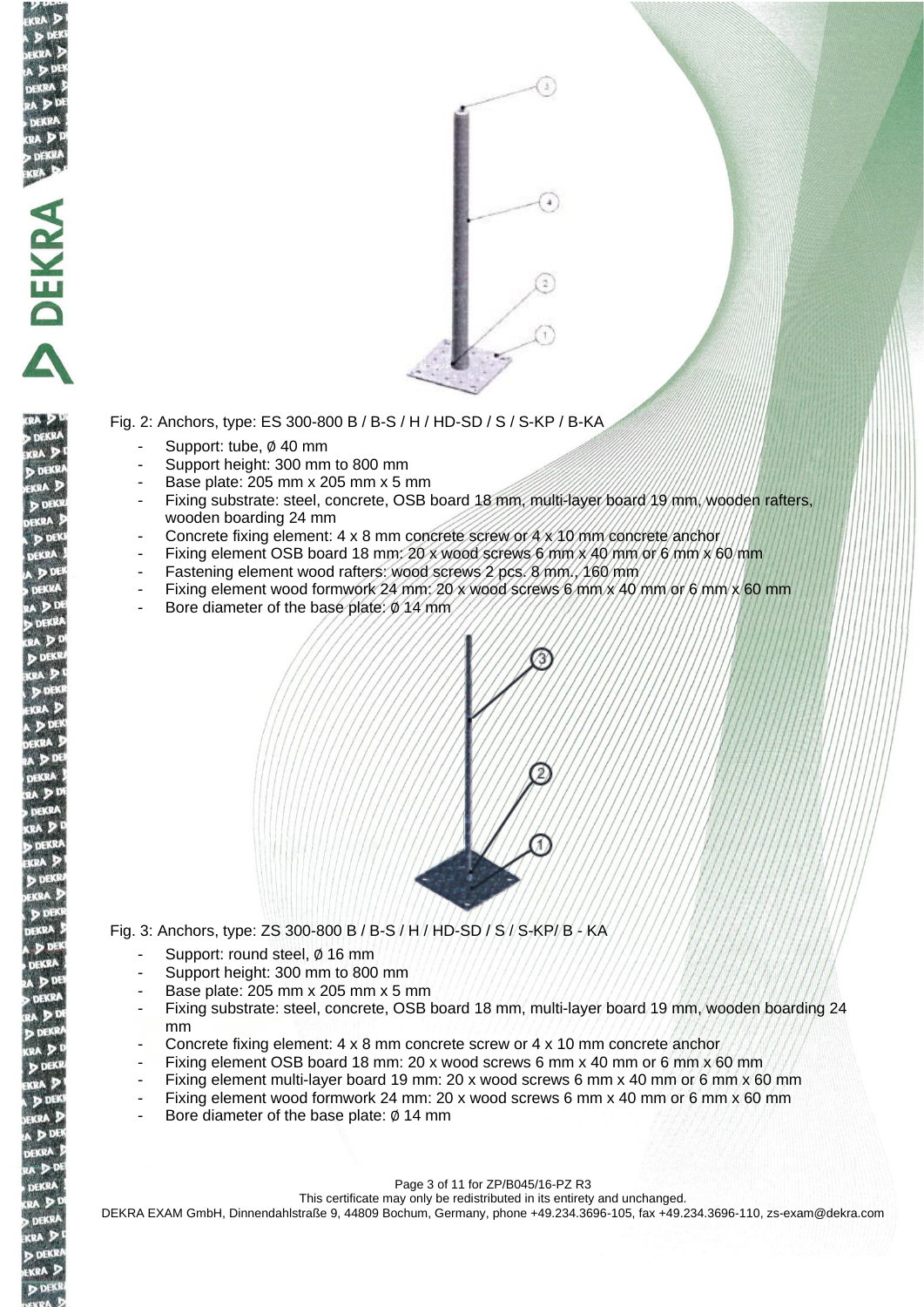

DEKRA **CAP D** DEKR KRA 2 **D** DEK



Fig. 4: Anchors, type: ESL 300-800 B / B-S / H / HD-B / S / S-KP/ T

- Support: tube, ∅ 40 mm
- Support height: 300 mm to 800 mm
- Base plate: 285 mm x 205 mm x 5 mm
- Fixing substrate: steel, concrete, hollow-core slab, OSB board 25 mm, multi-layer board 19 mm, wooden rafters, wooden formwork 24 mm, trapezoidal profile
- Concrete fixing element: 4 x 8 mm concrete screw or 4 x 10 mm concrete anchor
- Fixing element Hollow-core slab:  $4 \times 8$  mm concrete screw or  $4 \times 10$  mm concrete anchor
- Fastening element OSB board 25 mm: 20 x wood screws 6 mm x 40 mm or 6 mm x 60 mm
- Fixing element multi-layer board 19 mm: 20 x wood screws 6 mm x 40 mm or 6 mm x 60 mm
- Fastening element wood rafters: wood screws 2 pcs. 8 mm./160 mm
- Fixing element wood formwork 24 mm; 20 x wood screws 6 mm  $\times$  40 mm or 6 mm  $\times$  60 mm
- Fastening element trapezoidal profile: 4 x 2 pcs. M10 screws & counter bars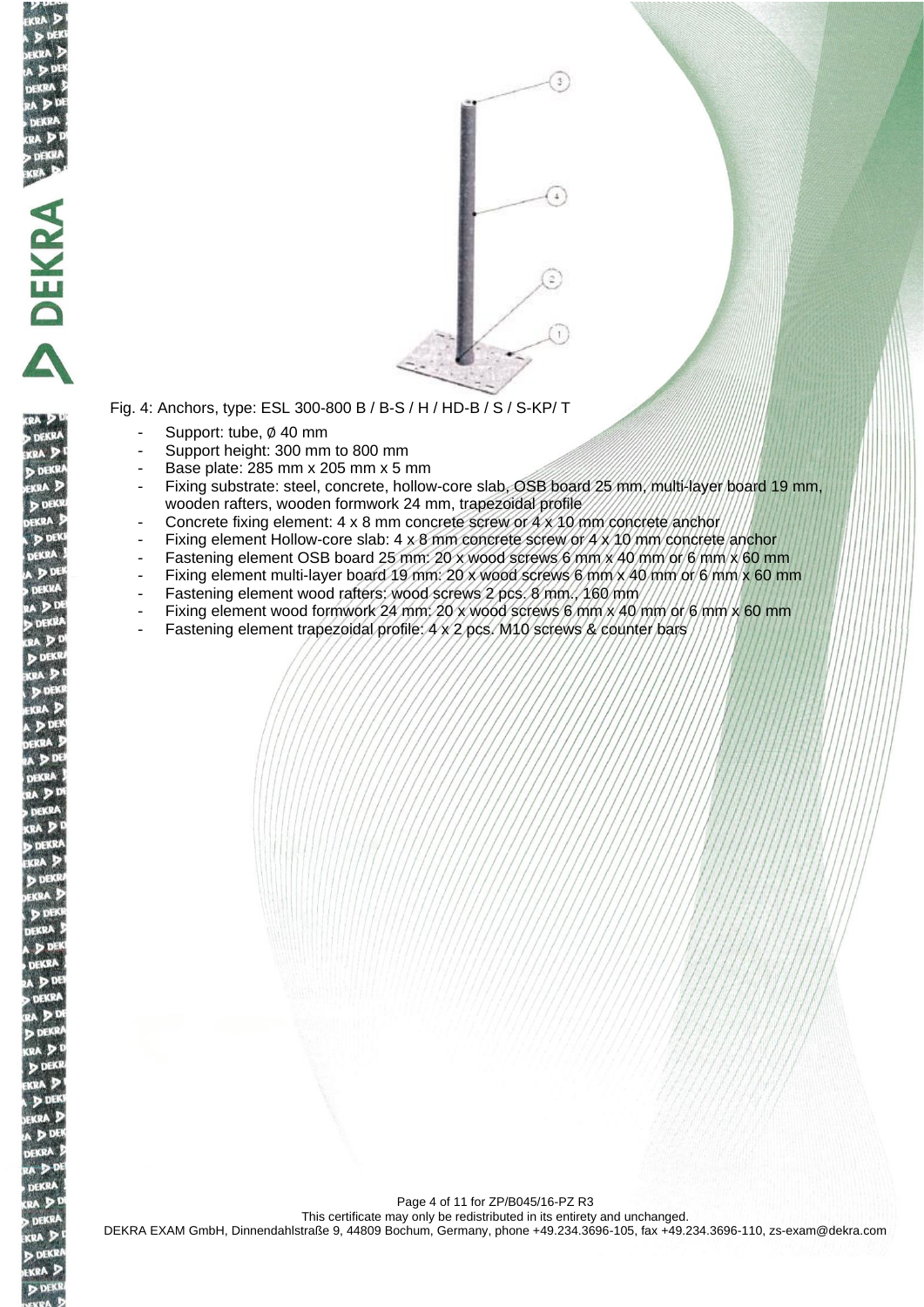

DEKRA KRA D **D** DEKR KRA 2 **D** DEK

Fig. 5: Anchors, type: ZSL 300-800 B / B-S / H / HD-B / S / S-KP/ T

- Support: round steel, ∅ 16 mm
- Support height: 300 mm to 800 mm
- Base plate: 285 mm x 205 mm x 5 mm
- Fixing substrate: steel, concrete, hollow-core slab, OSB board 25 mm, multi-layer board 19 mm, wooden rafters, wooden formwork 24 mm, trapezoidal profile
- Concrete fixing element: 4 x 8 mm concrete screw or 4 x 10 mm concrete anchor
- Fixing element Hollow-core slab:  $4 \times 8$  mm concrete screw or  $4 \times 10$  mm concrete anchor
- Fastening element OSB board 25 mm: 20 x wood screws 6 mm x 40 mm or 6 mm x 60 mm
- Fixing element multi-layer board 19 mm: 20 x wood screws 6 mm x 40 mm or 6 mm x 60 mm
- Fastening element wood rafters: wood screws 2 pcs. 8 mm./160 mm
- Fixing element wood formwork 24 mm; 20 x wood screws 6 mm  $x$  40 mm or 6 mm  $x$  60 mm
- Fastening element trapezoidal profile: 4 x 2 pcs. M10 screws & counter bars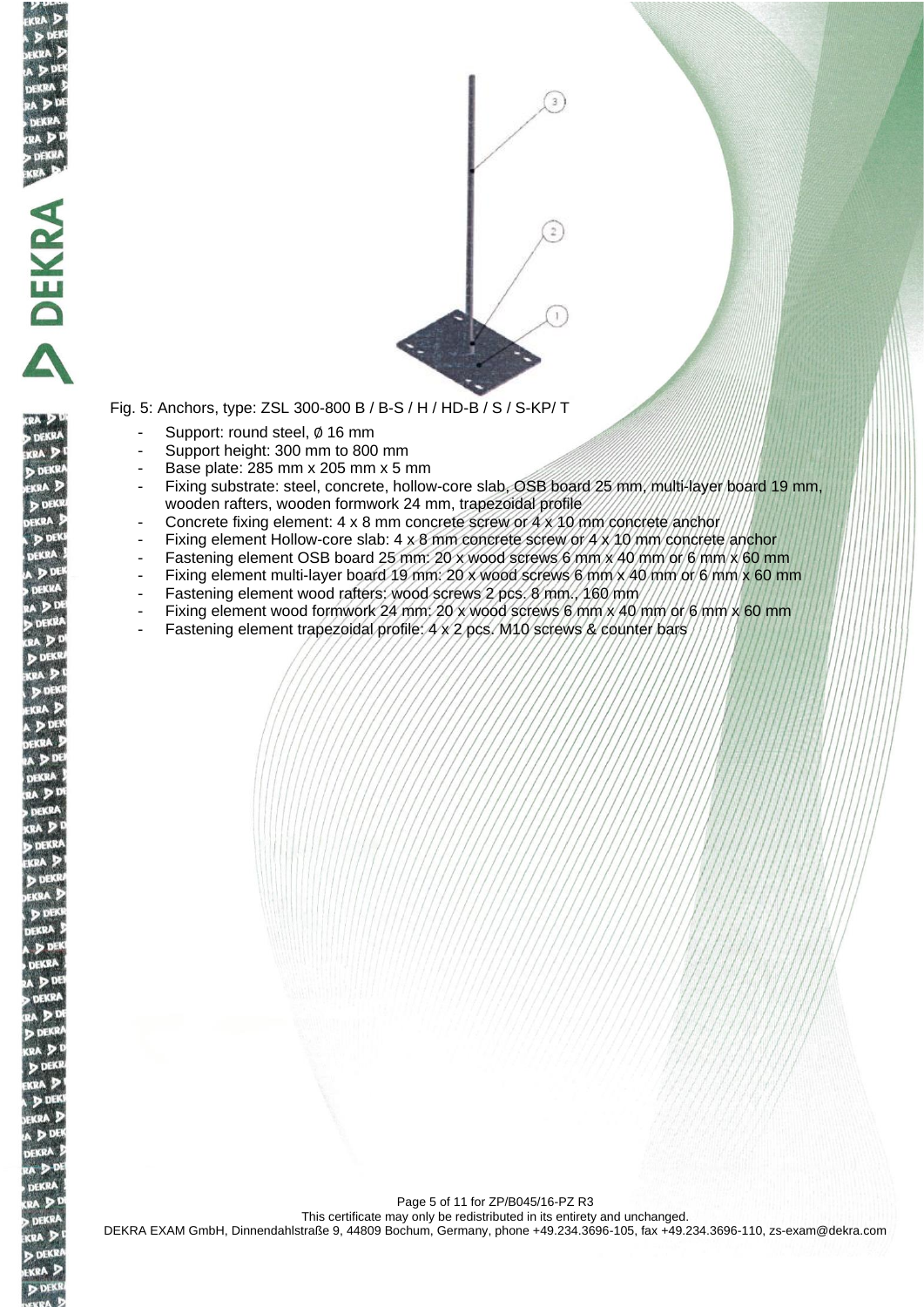

DEKR KRA D **D** DEKR KRA 2 **P** DEK

Fig. 6: Anchors, type: ESM 300-800 III B / B-S / HD-B / H

- Support: round steel, ∅ 20 mm
- Support height: 300 mm to 800 mm
- Base plate: ∅ 200 mm x 5 mm
- Fixing substrate: concrete, hollow-core slab, OSB board 25 mm, multi-layer board 19 mm, wooden rafters, wooden formwork 24 mm
- Concrete fixing element: 3 x 8 mm concrete screw or 3 x 10 mm concrete anchor
- Fixing element Hollow-core slab: 3 x 8 mm concrete screw or 3 x 10 mm concrete anchor
- Fastening element OSB board 25 mm: 20 x wood screws 6 mm x 40 mm or 6 mm x 60 mm
- Fixing element multi-layer board 19 mm: 20 x wood screws 6 mm x 40 mm or 6 mm x 60 mm
- Fastening element wood rafters: wood screws 4 pcs. 8 mm., 160 mm
- Fixing element wood formwork 24 mm;  $20 \times w$  ood screws 6 mm  $\times$  40 mm or 6 mm  $\times$  60 mm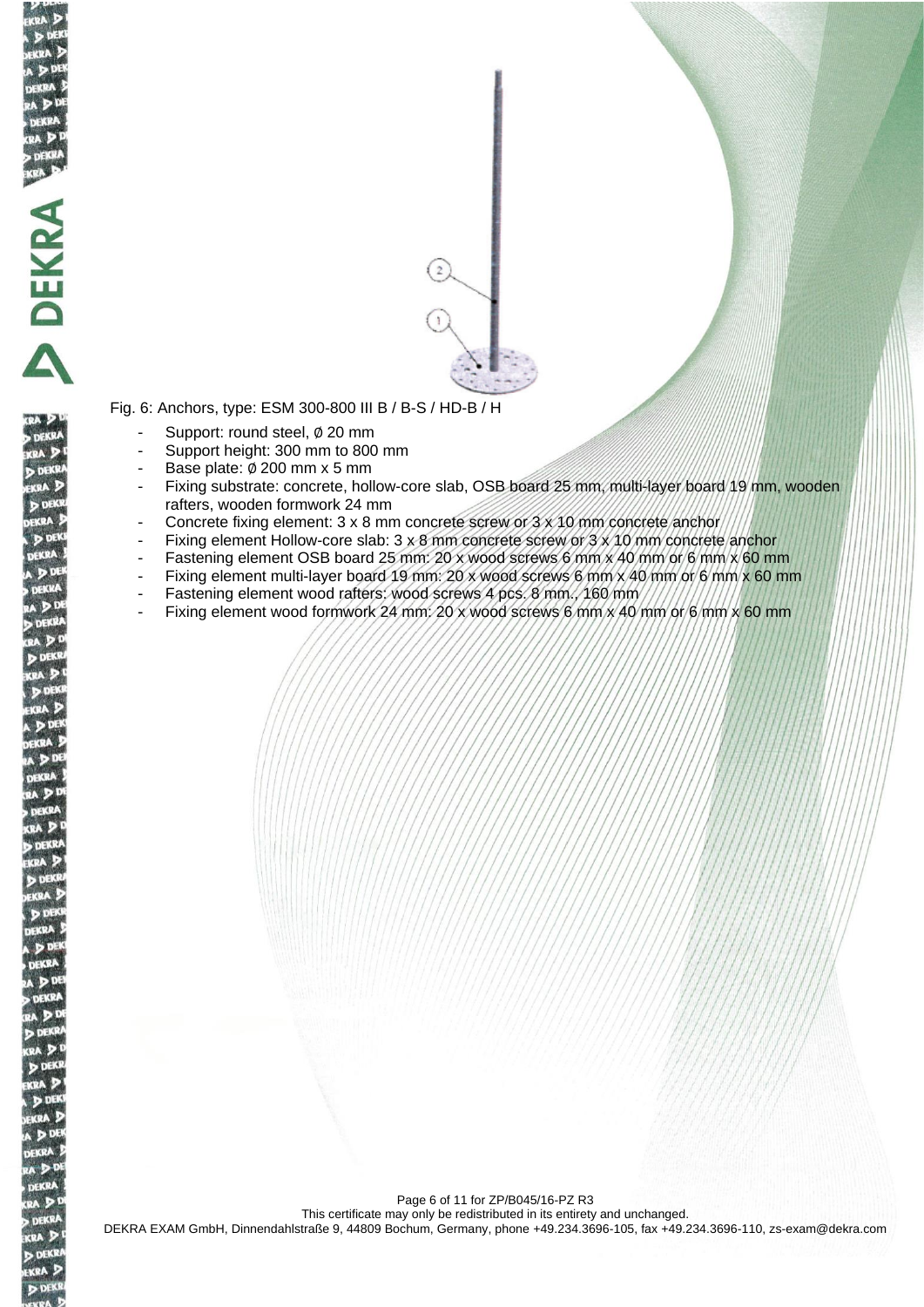

**DEKK** 

**D** DEKS **KRA D DEK** 

Fig. 7: Anchors, type: ZSM 300-800 III B / B-S / HD-B / H

- Support: round steel, Ø 16 mm
- Support height: 300 mm to 800 mm
- Base plate: ∅ 200 mm x 5 mm
- Fixing substrate: concrete, hollow-core slab, OSB board 25 mm, multi-layer board 19 mm, wooden rafters, wooden formwork 24 mm
- Concrete fixing element: 3 x 8 mm concrete screw or 3 x 10 mm concrete anchor
- Fixing element Hollow-core slab: 3 x 8 mm concrete screw or 3 x 10 mm concrete anchor
- Fastening element OSB board 25 mm: 20 x wood screws 6 mm x 40 mm or 6 mm x 60 mm
- Fixing element multi-layer board 19 mm: 20 x wood screws 6 mm x 40 mm or 6 mm x 60 mm
- Fastening element wood rafters: wood screws 4 pcs. 8 mm., 160 mm
- Fixing element wood formwork 24 mm:  $20 \times w$ ood screws 6 mm  $\times$  40 mm or 6 mm  $\times$  60 mm

Fig. 8: Anchors, type: ES 300-800 III B / B-S / HD-B

- Support: round steel, ∅ 20 mm
- Support height: 300 mm to 800 mm
- Base plate:  $Ø$  165 mm  $x$  5 mm
- Fixing substrate: concrete, hollow-core slab
- Concrete fixing element: 3 x 8 mm concrete screw or 3 x 10 mm concrete anchor
- Fixing element Hollow-core slab:  $3 \times 8$  mm concrete screw or  $3 \times 10$  mm concrete anchor
- Bore diameter of the base plate:  $Ø$  14 mm

Page 7 of 11 for ZP/B045/16-PZ R3 This certificate may only be redistributed in its entirety and unchanged. DEKRA EXAM GmbH, Dinnendahlstraße 9, 44809 Bochum, Germany, phone +49.234.3696-105, fax +49.234.3696-110, zs-exam@dekra.com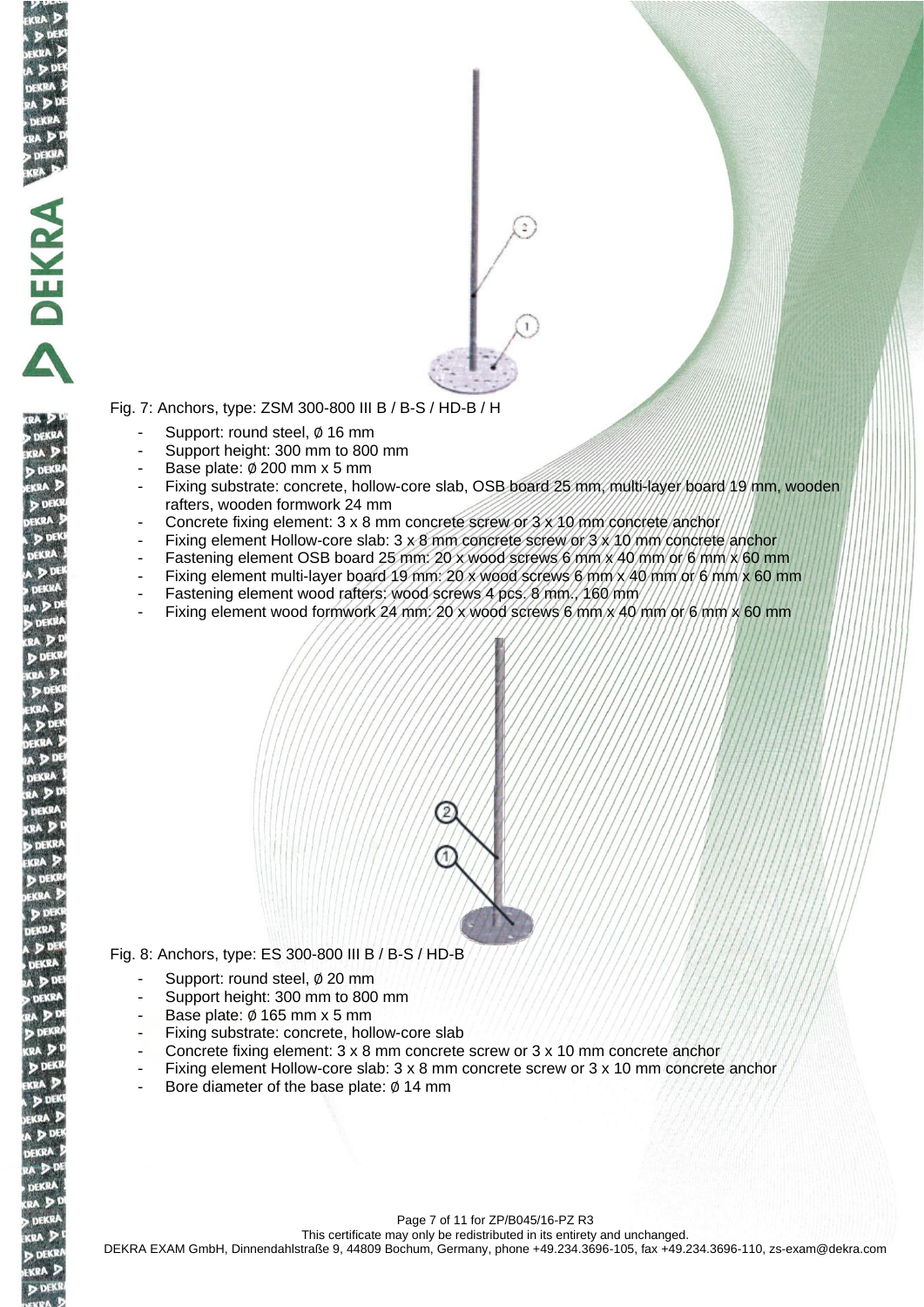

DEKR KRA D **DEKR** KRA 2 **P** DEK



Fig. 9: Anchors, type: ZS 300-800 III B / B-S / HD-B

- Support: round steel, ∅ 16 mm
- Support height: 300 mm to 800 mm
- Base plate: ∅ 165 mm x 5 mm
- Fixing substrate: concrete, hollow-core slab
- Concrete fixing element: 3 x 8 mm concrete screw or 3 x 10 mm concrete anchor
- Fixing element Hollow-core slab: 3 x 8 mm concrete screw or 3 x 10 mm concrete anchor
	- Bore diameter of the base plate: Ø 14 mm



Figure 10: Anchors, type: ES 300-800 II B / B-S

- Support: round steel, ∅ 20 mm
- Support height: 300 mm to 800 mm
- Base plate: 8 mm
- Mounting surface: Concrete
- Fixing element: 2 x 10 mm concrete screw or 2 x 12 mm concrete anchor
- Bore diameter of the base plate: ∅ 14 mm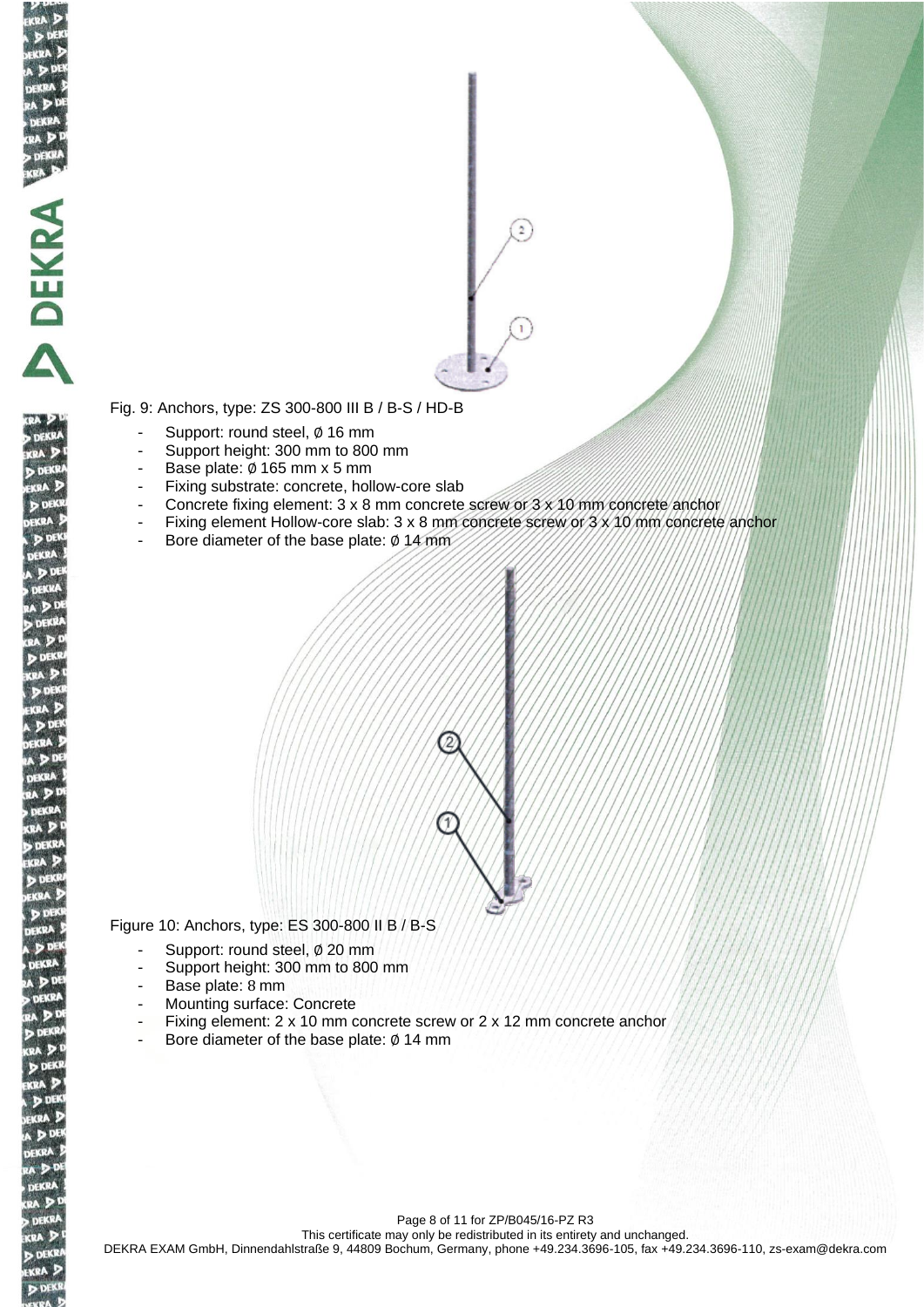Fig. 11: Anchors, type: ZS 300-800 II B / B-S

- Support: round steel, ∅ 16 mm
- Support height: 300 mm to 800 mm
- Base plate: 8 mm

**READENTS** 

DEKR KRA D **DEKR** KRA 2 **P DEKI** 

- Mounting surface: Concrete
- Fixing element: 2 x 10 mm concrete screw or  $2 \times 12$  mm concrete anchor

 $\mathfrak{D}$ 

 $\mathcal{P}$ 

Bore diameter of the base plate: Ø 14 mm



- Support: round steel, ∅ 16 mm

- Support height: 300 mm to 800 mm
- Base plate: ∅ 165 mm x 5 mm
- Mounting surface: concrete, wooden rafters
- Concrete fixing element: 1 x 10 mm concrete screw or 1 x 12 mm concrete anchor
- Fastening element wooden rafter: Wooden rafter: Wood screw 1 pc. 8 mm, 160 mm
- Bore diameter of the base plate: ∅ 14 mm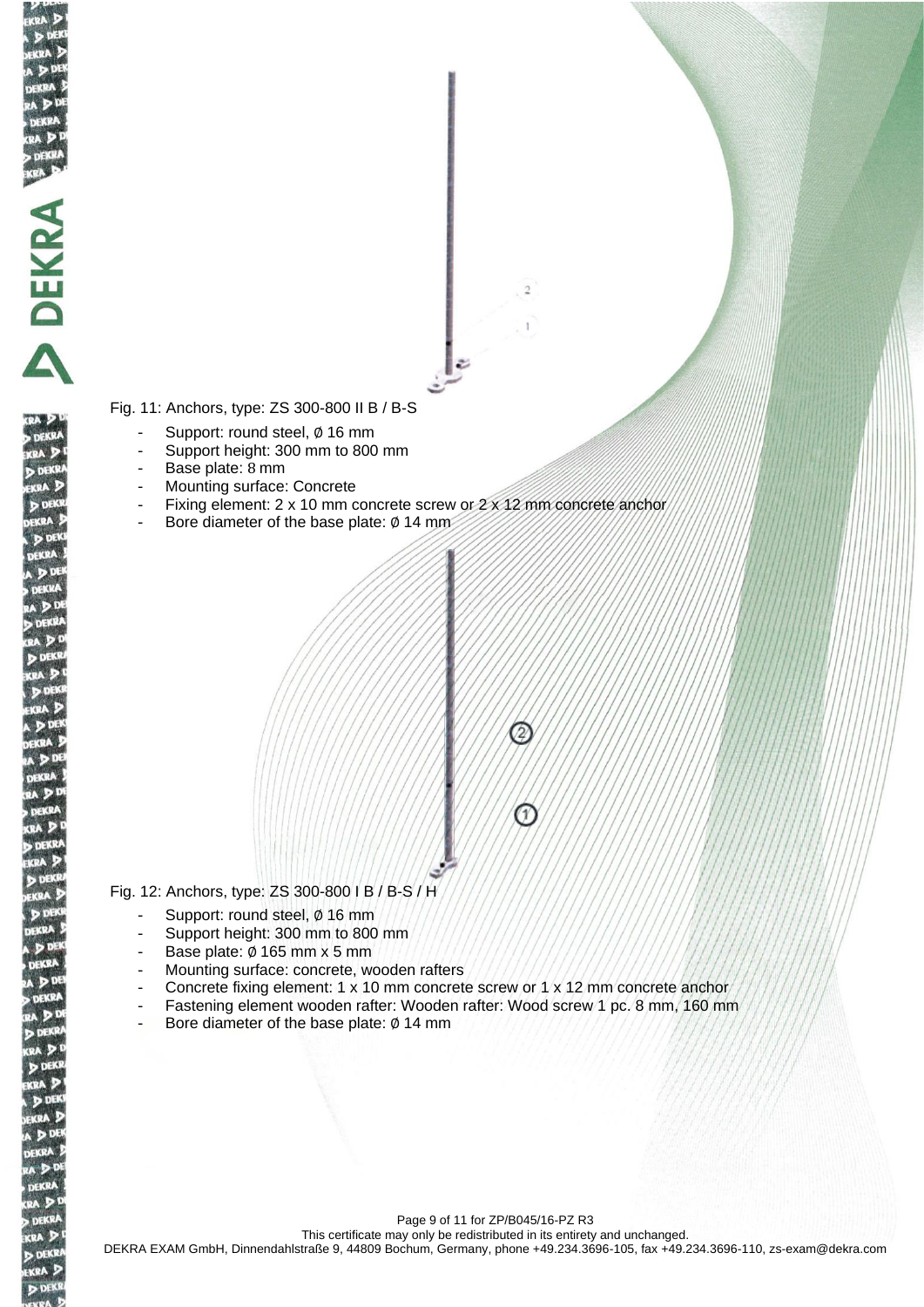

DEKR KRA D **DEKR** KRA 2 **DEKI**